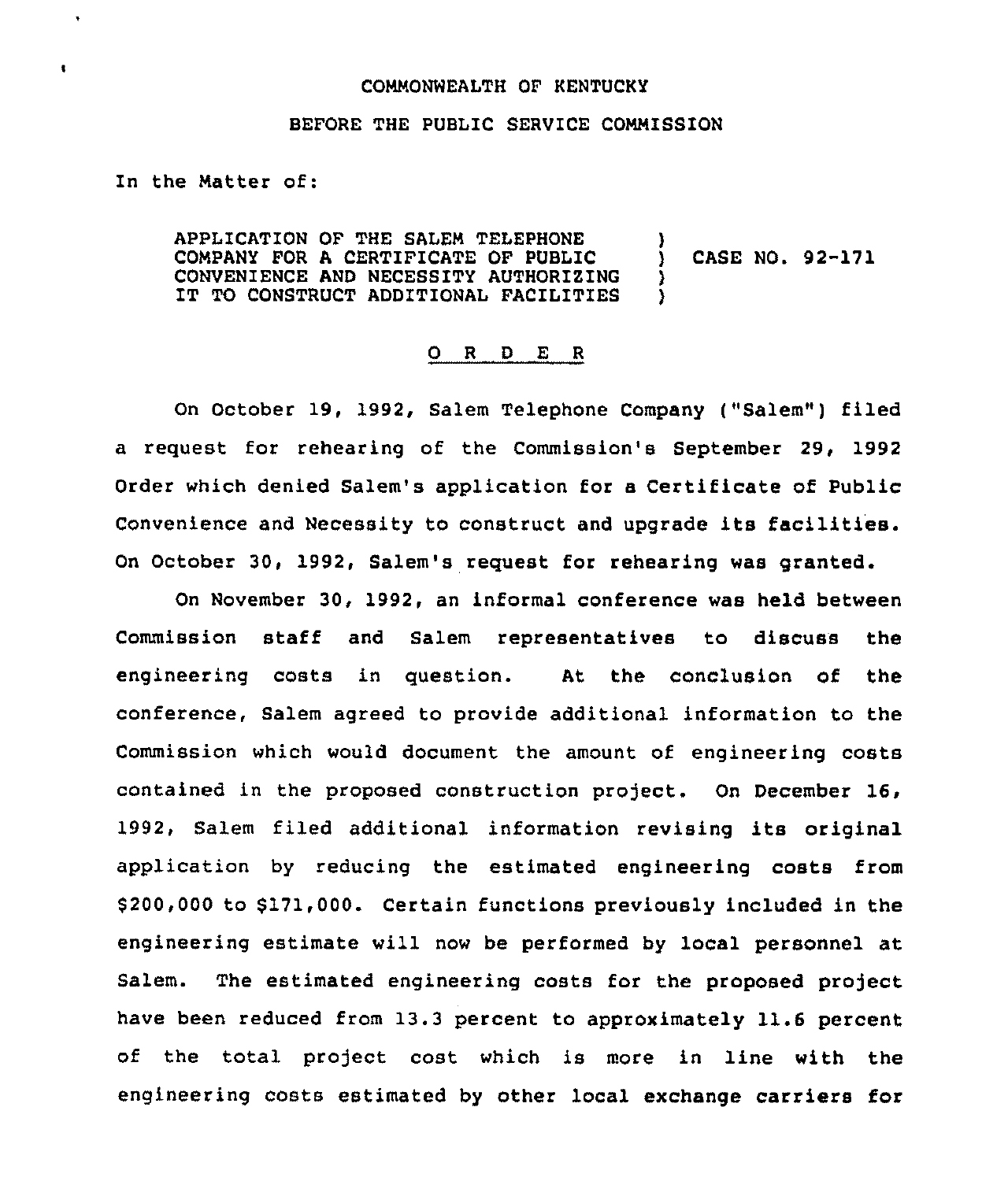similar projects previously approved by this Commission. The revised estimated total cost of the proposed construction is \$ 1,473,758. The cost will remain funded through a loan from the Rural Electrification Administration, an agency of the federal government. KRS 278.300(10) exempts loans from the federal government from Commission regulation.

The Commission, having considered the evidence of record and being otherwise sufficiently advised, finds that the September 29, 1992 Order should be amended and Salem be granted a Certificate of Public Convenience and Necessity to construct and upgrade its facilities as described in the September 29, 1992 Order and its application, revised December 16, 1992.

IT IS THEREFORE ORDERED that:

1. The September 29, 1992 Order shall be amended and Salem be and it hereby is granted <sup>a</sup> Certificate of Public Convenience and Necessity to construct and upgrade its facilities as described in the September 29, 1992 Order and its application, revised December 16, 1992.

2. Salem shall file a copy of all progress reports, or similar documents available, with this Commission on an annual basis.

3. Prior to booking any extraordinary retirements resulting from these upgrades, Salem shall reguest approval of its plan for accounting for these retirements from the Commission.

4. Salem shall file copies of the revised engineering contract as soon as it is executed.

 $-2-$